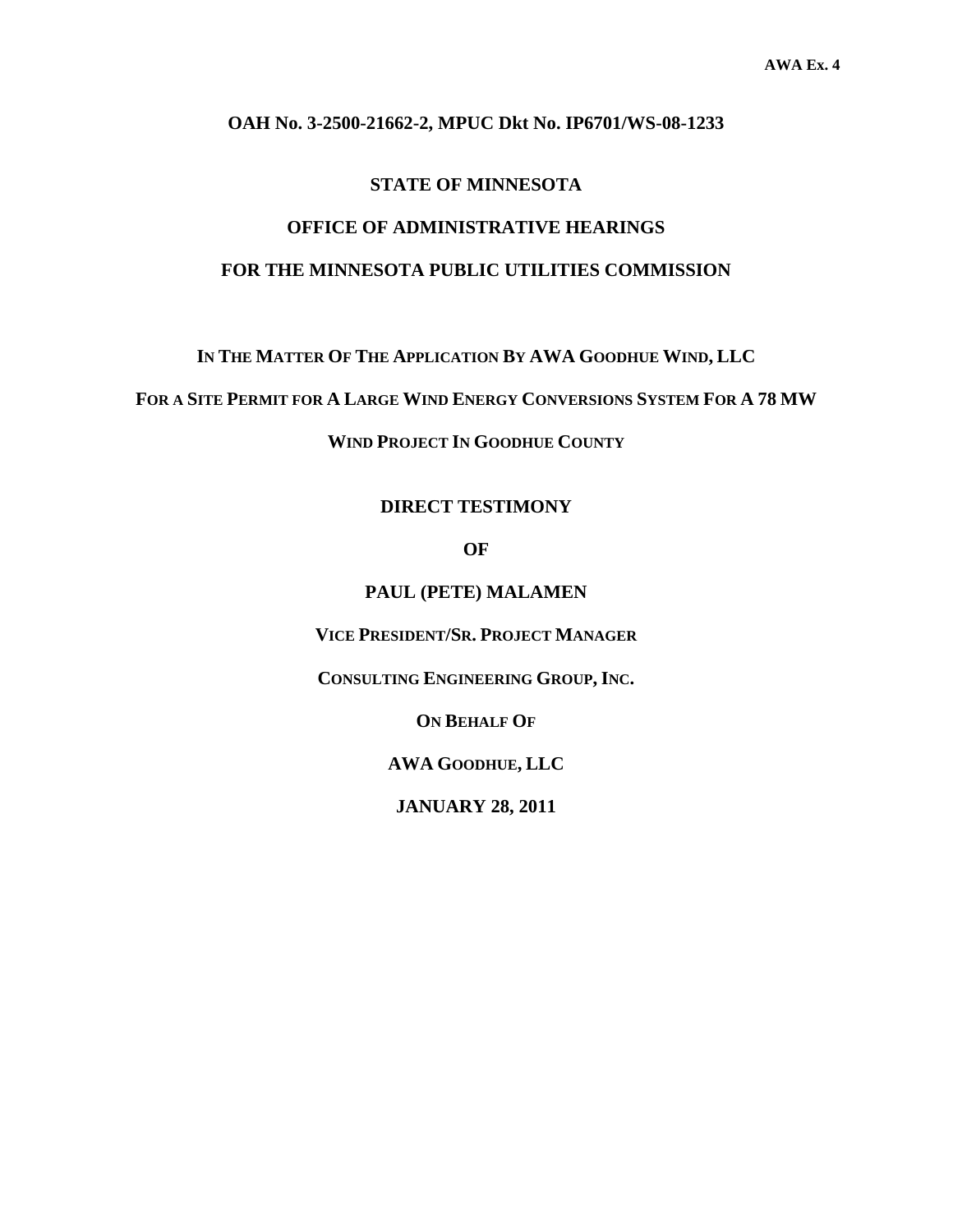## **DIRECT TESTIMONY OF PAUL MALAMEN**

### **TABLE OF CONTENTS**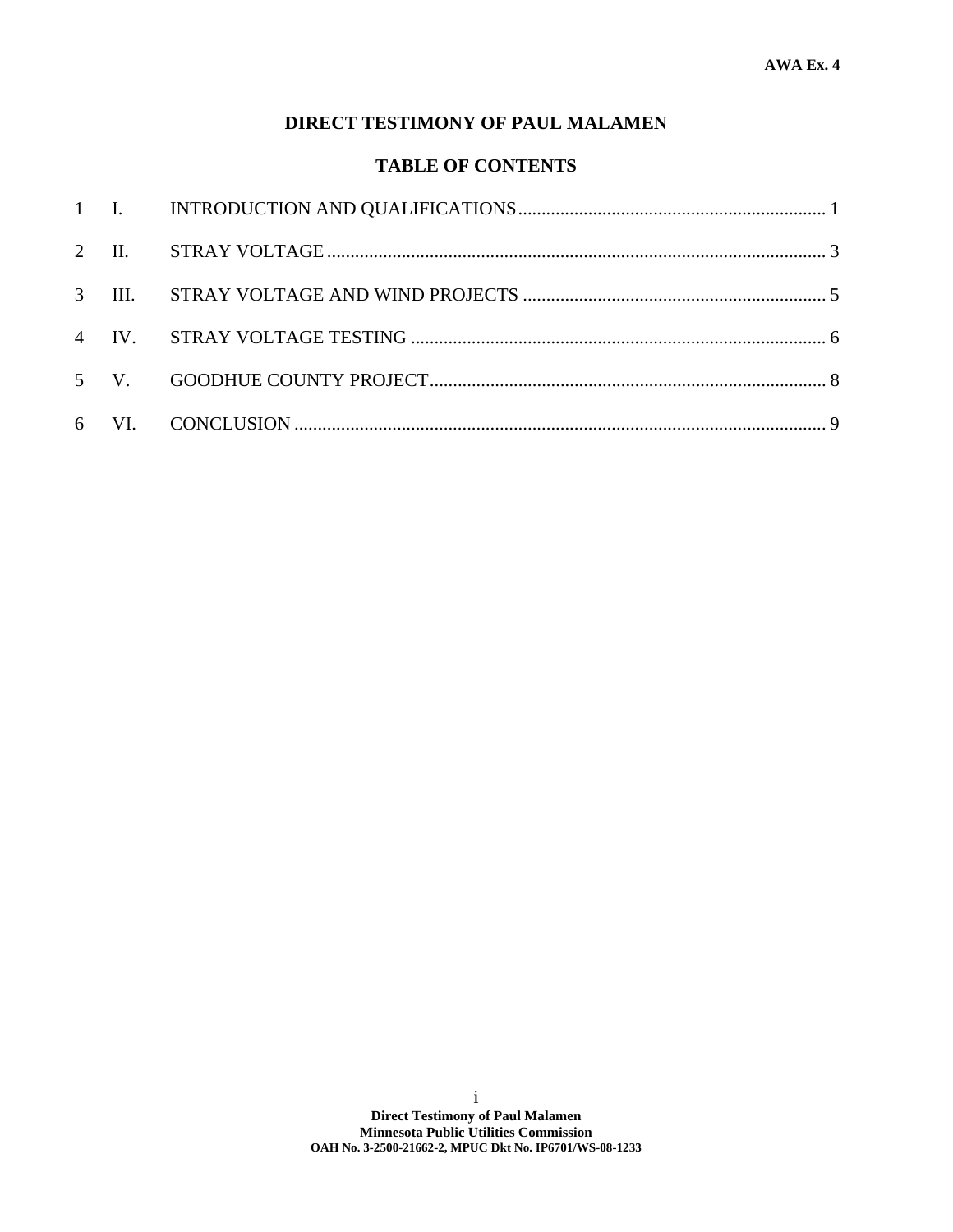| $\mathbf{1}$   | BEFORE THE MINNESOTA PUBLIC UTILITIES COMMISSION                                                    |                                                                                            |  |
|----------------|-----------------------------------------------------------------------------------------------------|--------------------------------------------------------------------------------------------|--|
| $\overline{2}$ |                                                                                                     | DIRECT TESTIMONY OF PETE MALAMEN                                                           |  |
| 3              | I.                                                                                                  | <b>INTRODUCTION AND QUALIFICATIONS</b>                                                     |  |
| $\overline{4}$ | Q:                                                                                                  | Please state your name and business address.                                               |  |
| 5              | $A$ :                                                                                               | My name is Paul (Pete) Malamen. My business address is: 21210 Eaton Ave # C,               |  |
| 6              | Farmington, MN 55024-7949. I am testifying on behalf of AWA Goodhue, LLC.                           |                                                                                            |  |
| 7              | Q:                                                                                                  | By whom are you employed and what is your position?                                        |  |
| $8\,$          | $A$ :                                                                                               | I am employed by Consulting Engineers Group, Inc., a subsidiary of Dakota Electric         |  |
| 9              |                                                                                                     | Association. I am a Vice President and Senior Project Manager at CEG in Farmington. CEG    |  |
| 10             | has a staff of 10, including four professional electrical engineers. Dakota Electric Association is |                                                                                            |  |
| 11             | a member-owned, nonprofit electric utility serving parts of Dakota, Goodhue, Scott, and Rice        |                                                                                            |  |
| 12             | counties in Minnesota.                                                                              |                                                                                            |  |
| 13             | Q:                                                                                                  | Please describe your educational background.                                               |  |
| 14             | A:                                                                                                  | I received a Masters of Science degree in Electrical Engineering from the University of    |  |
| 15             | Minnesota in 1973 and a Bachelor of Arts degree from St. Olaf College in 1971.                      |                                                                                            |  |
| 16             | Q:                                                                                                  | Have you taken any specialized courses related to electric power engineering?              |  |
| 17             | A:                                                                                                  | Yes, most of my classes at the University of Minnesota concentrated on electric power      |  |
| 18             | generation, load flow and electric power system analysis.                                           |                                                                                            |  |
| 19             | Q:                                                                                                  | Are you a registered professional engineer?                                                |  |
| 20             | $A$ :                                                                                               | Yes, I am a registered professional engineer in the state of Minnesota and have been since |  |
| 21             | 1983.                                                                                               |                                                                                            |  |

22 **Q: What has been your employment history?**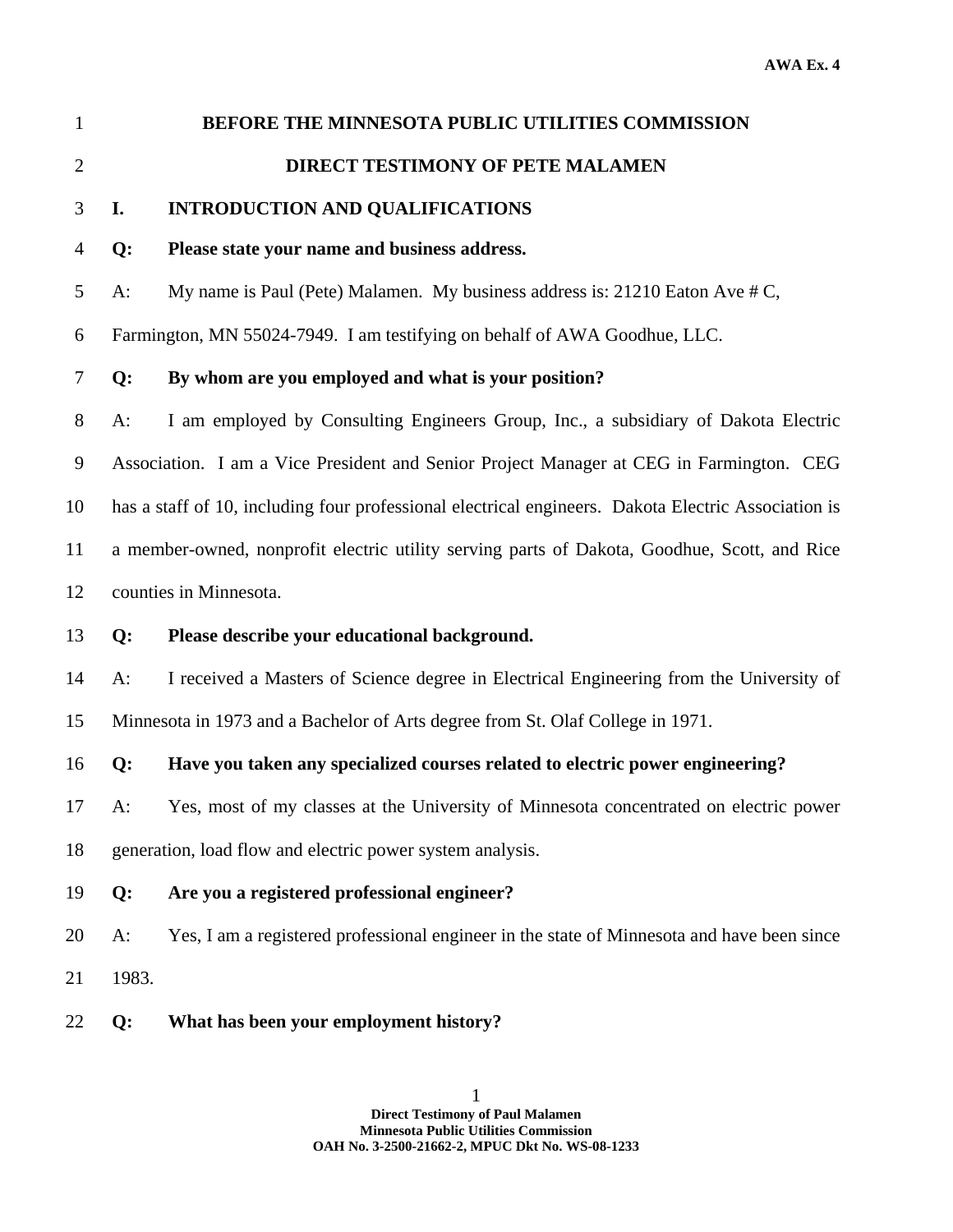**AWA Ex. 4** 

1 A: I worked for McLeod Cooperative Power Association from 1978 to 1985 as the System 2 Engineer for the Cooperative. In 1985, I went to work for Earth Energy Systems, a subsidiary of 3 Control Data Corporation that was involved in wind development. From 1986 to 1989, I worked 4 at ABB as a system engineer designing and testing load management systems. I went to work 5 for Minnesota Valley Electric Cooperative from 1989 to 1990 as the Operations Manager and 6 supervised all engineering and construction of the Cooperative's distribution and substation 7 facilities. From 1990 to 1999, I worked at HDR, Inc. as a project engineer designing substations, 8 distribution and transmission lines and doing distribution system studies. In 1999, I joined 9 Consulting Engineers Group where I presently work as a Project Manager supervising the design 10 and construction of wind farm substation and collection systems.

#### 11 **Q: Have you had any involvement with stray voltage issues?**

12 A: Yes, I have. I first became involved with stray voltage in 1980 at McLeod Cooperative 13 Power and was involved in investigating causes of stray voltage for the utility until I left in 1985. 14 I was also involved with stray voltage issues at Minnesota Valley Electric Cooperative.

# 15 **Q: Have you had any involvement with wind projects?**

16 A: Yes, I have worked on several wind projects in Minnesota and been involved in 17 interconnection issues for over 1000 megawatts of wind development around the region. For 18 example, in Minnesota I have worked on the design of the 345/34.5 kV substation for the 19 Lakefield Wind Project in Jackson County. I have worked with Carstenson Contracting on the 20 design and construction of the Community Wind Project in Lincoln County. I also have recently 21 worked on the design and construction of the Danielson Wind Project in Meeker County and the 22 collection and feeder lines for the Adams Wind Project also in Meeker County.

#### 23 **Q: What is the purpose of your testimony today?**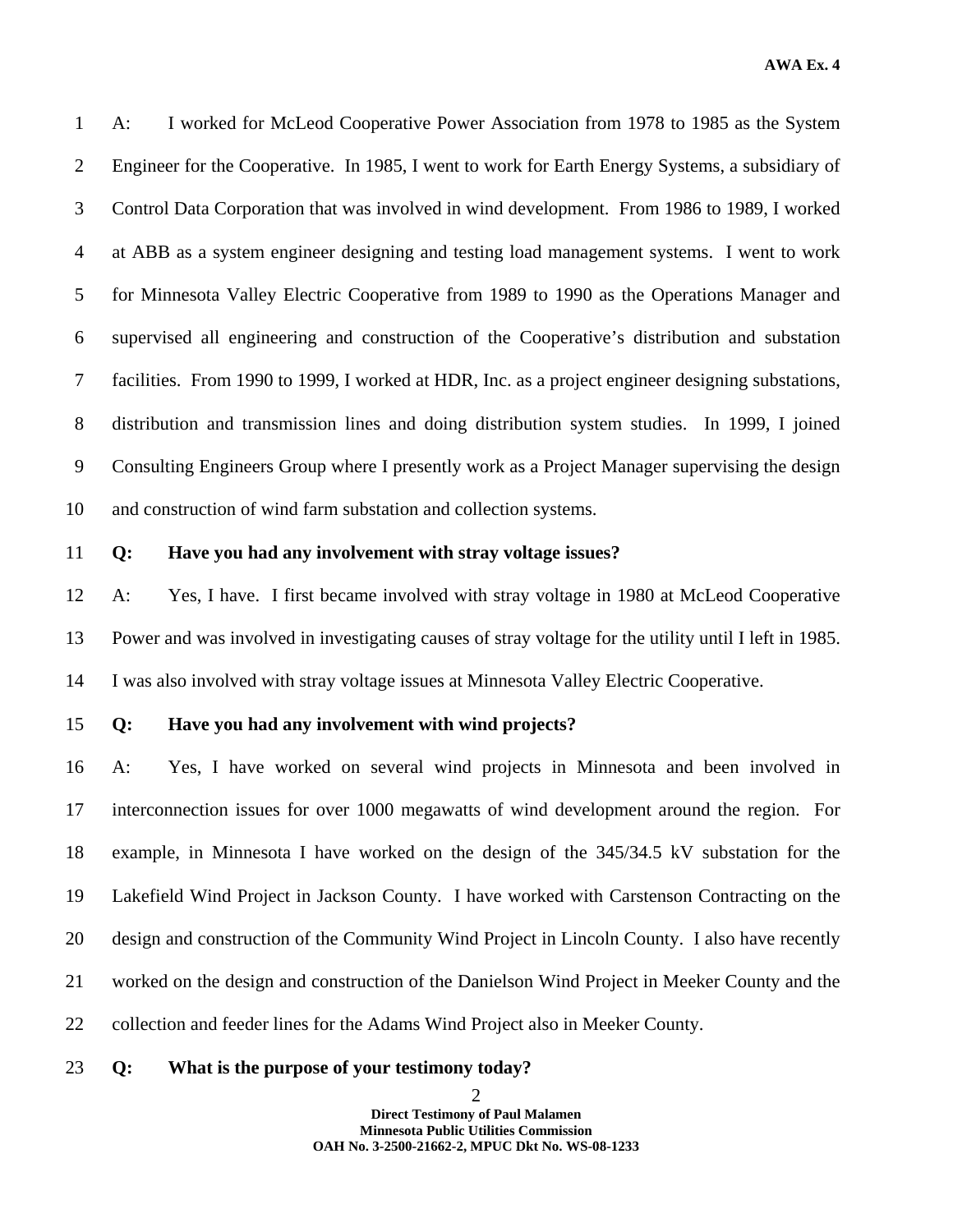**AWA Ex. 4** 

1 A: The purpose of my testimony is to explain what is generally referred to as stray voltage in 2 the context of animal confinement areas and to explain why I believe stray voltage will not be a 3 problem with the Goodhue Wind Project. I will also describe how tests for stray voltage at a 4 farm are conducted and present cost and time estimates for performing stray voltage tests.

### 5 **Q: Please summarize your testimony.**

6 A: Stray voltage is a term that has been used to describe neutral-to-earth voltages that occur 7 in animal confinement areas where grounded neutral systems are used to supply electric power 8 such as that provided by Xcel Energy or rural electric cooperatives. Stray voltage is not caused 9 by transmission lines, or by wind turbines, or the collection feeder lines that are part of a wind 10 project because wind projects are entirely separate from the systems that provide electricity to 11 nearby farms and do not use a grounded neutral conductor to carry any part of the normal load 12 current. A complete stray voltage test costs approximately \$3000 to \$5000 and takes about 24 13 hours to do.

#### 14 **II. STRAY VOLTAGE**

15 **Q: What is stray voltage?** 

16 A: The following definition from the Public Service Commission of Wisconsin is a well-

17 accepted explanation of stray voltage.

18 **Stray Voltage (SV)** – … is defined as a natural phenomenon that can be found at 19 low levels between two contact points in any animal confinement area where 20 electricity is grounded. Electrical systems - including farm systems and utility 21 distribution systems - must be grounded to the earth by code to ensure continuous 22 safety and reliability. Inevitably, some current flows through the earth at each 23 point where the electrical system is grounded and a small voltage develops. This 24 voltage is called neutral-to-earth voltage (NEV). When a portion of this NEV is 25 measured between two objects that may be simultaneously contacted by an 26 animal, it is frequently called stray voltage. Stray voltage is not electrocution 27 and is not DC, ground currents, EMFs or earth currents. It only refers to farm 28 animals that are confined in areas of electrical use and not to humans.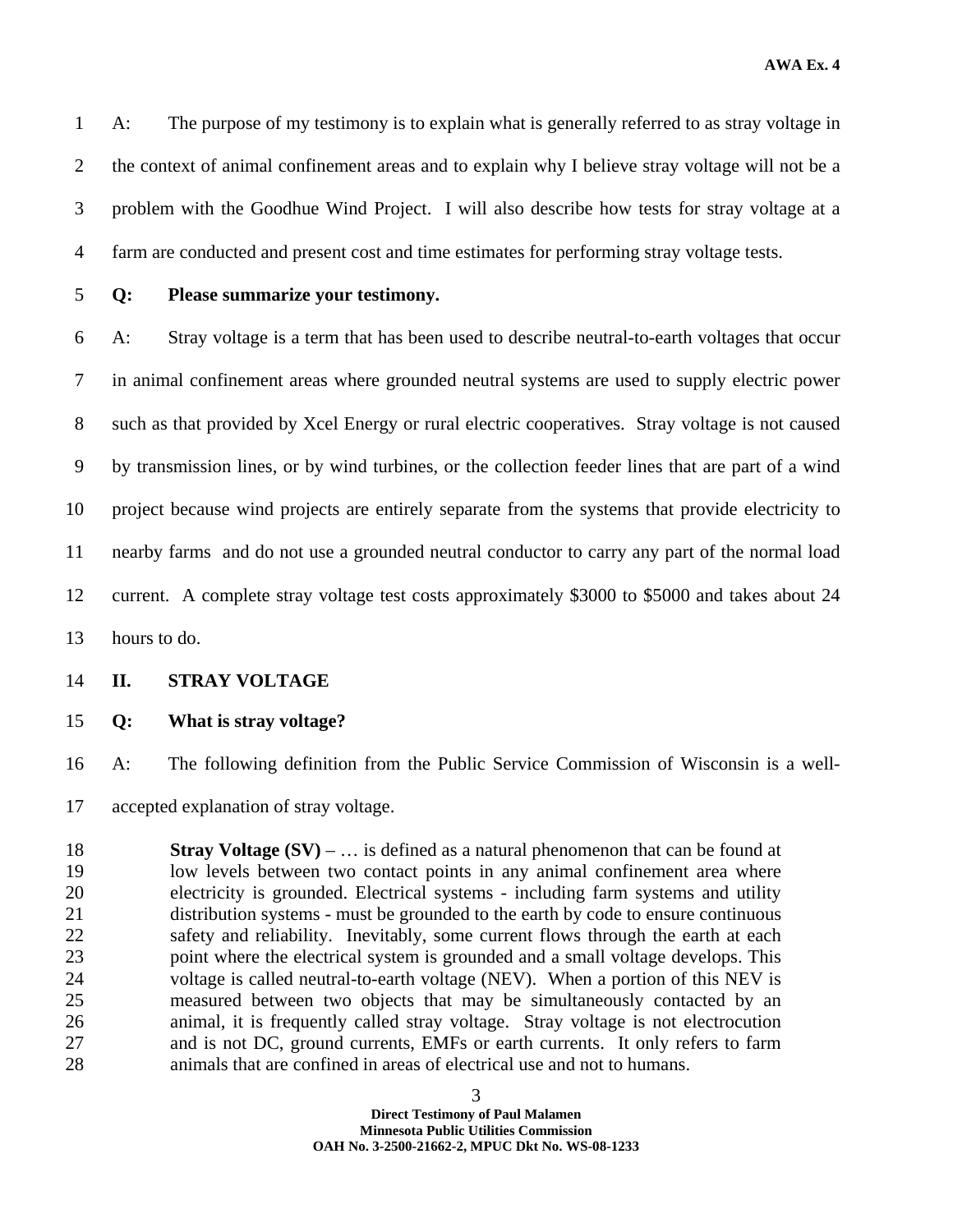1 This definition is found in a 2002 Glossary of Terms available at:

2 http://psc.wi.gov/utilityInfo/electric/documents/strayVoltage/glossary.pdf

3 **Q: What does that mean in laymen's terms?** 

4 A: At normal homes and farms served by a single phase electrical service provided by the 5 utility, the neutral or grounded conductors are all connected together at the service point (i.e., at 6 the service point at which the farm grounding system is connected to the utility's grounding 7 system). As the electrical load at the account increases, the return current to the substation 8 increases and, depending on the resistance of the grounds, small voltages between the neutral or 9 grounding conductor and an isolated ground rod can be measured. This is the neutral to earth 10 voltage or "stray voltage." I include a depiction of how stray voltage may occur in AWA Ex. 4-A.

11 Also, since the National Electrical Code requires all equipment to be grounded, all metal 12 parts in a barn are generally connected to this "neutral or ground conductor" and therefore the 13 same voltage can be transferred to the equipment in a barn. This means that when a dairy cow 14 touches a nearby object like a metal pipe while the cow's feet are on the ground, there can be a 15 small voltage across the cow's body and a small current can flow through the animal from one 16 point (the earth) to a second point (the pipe). The voltage difference between the two points will 17 not be very large, usually less than 1 or 2 volts. What the animal reacts to is not the voltage, but 18 the current that is associated with the voltage difference.

#### 19 **Q: What causes this neutral-to-earth voltage to occur?**

20 A: This neutral-to-earth voltage can be caused by electrical problems on the farm or by the 21 interconnection with the utility lines or by both. Most neutral to earth voltage problems, 22 however, are caused by wiring problems on the farm. It is important to note that these conditions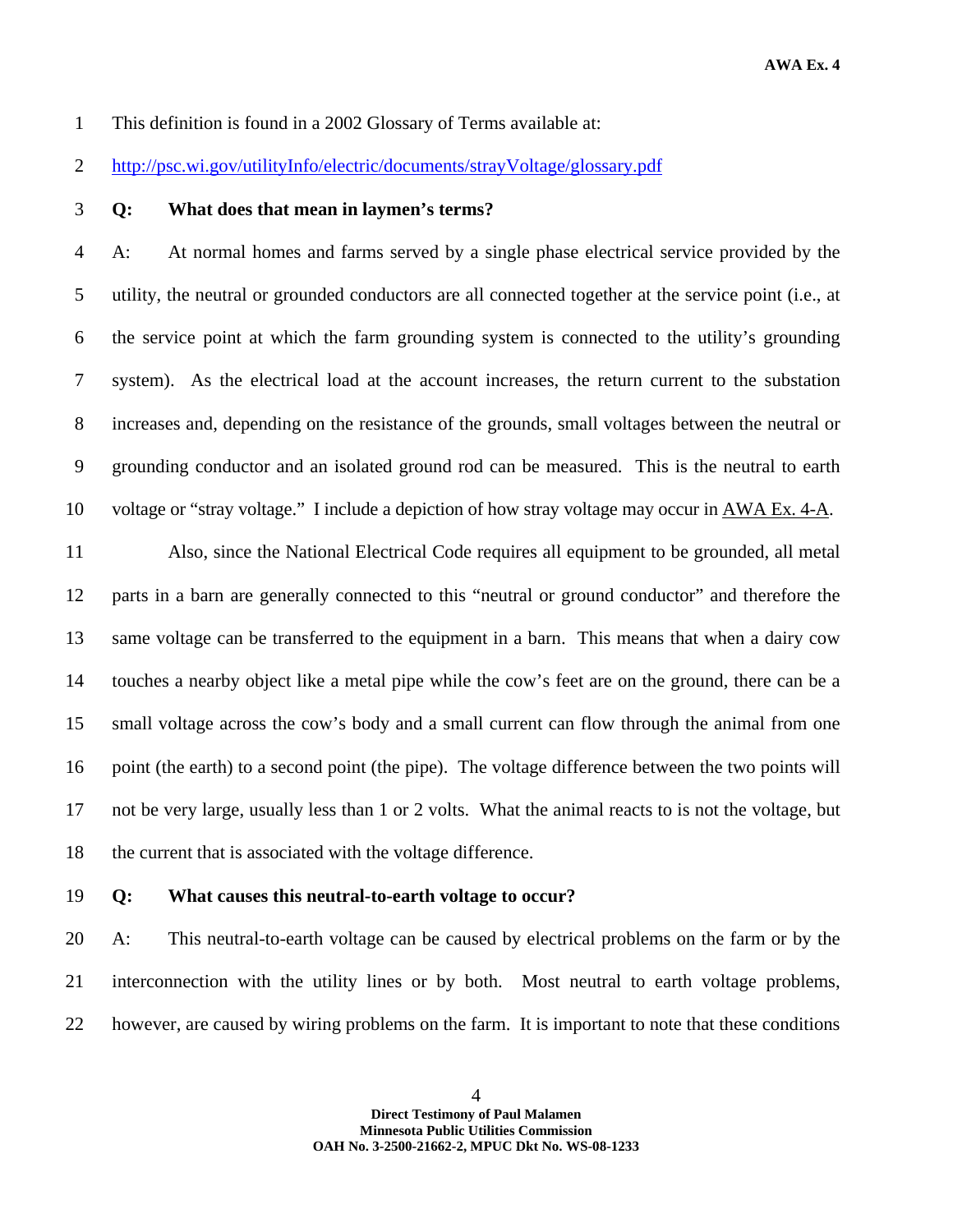1 have been identified over the last few decades on farm sites where no wind farms are operating 2 or even contemplated.

#### 3 **III. STRAY VOLTAGE AND WIND PROJECTS**

#### 4 **Q: Is stray voltage an issue with wind projects?**

5 A: No, the operation of wind projects does not result in the creation of stray voltage on 6 nearby farms.

#### 7 **Q: Why not?**

8 A: Wind projects do not result in the creation of stray voltage at nearby farms, because the 9 wind project collection system is a "separately derived system" from the electrical system on the 10 farm under the definition of a "separately derived system" in the National Electrical Code and 11 does not generate any ground or neutral currents like a normal electrical distribution system.

12 Wind project collection systems will have none of its electrical current flow through 13 nearby farms because the farm receives their power from an entirely separate electrical 14 distribution system provided by the local utility. The wind project will have its own substation 15 and transformers.

16 Each wind turbine has a ground wire installed for safety purposes. This equipment 17 ground is part of the same type of underground cable that is used generally in the electric 18 industry, including that used by the local distribution utility. This equipment ground ties 19 together all the groundings at each turbine that is part of the wind project. Three cables will be 20 installed in a trench for the three-phase collection system. There also will be a fiber optic cable 21 installed in the trench for communication purposes.

22 There are no ground currents generated in the wind farm collection system because of the 23 type of transformer used at each turbine. Under normal operation, there is no intentional current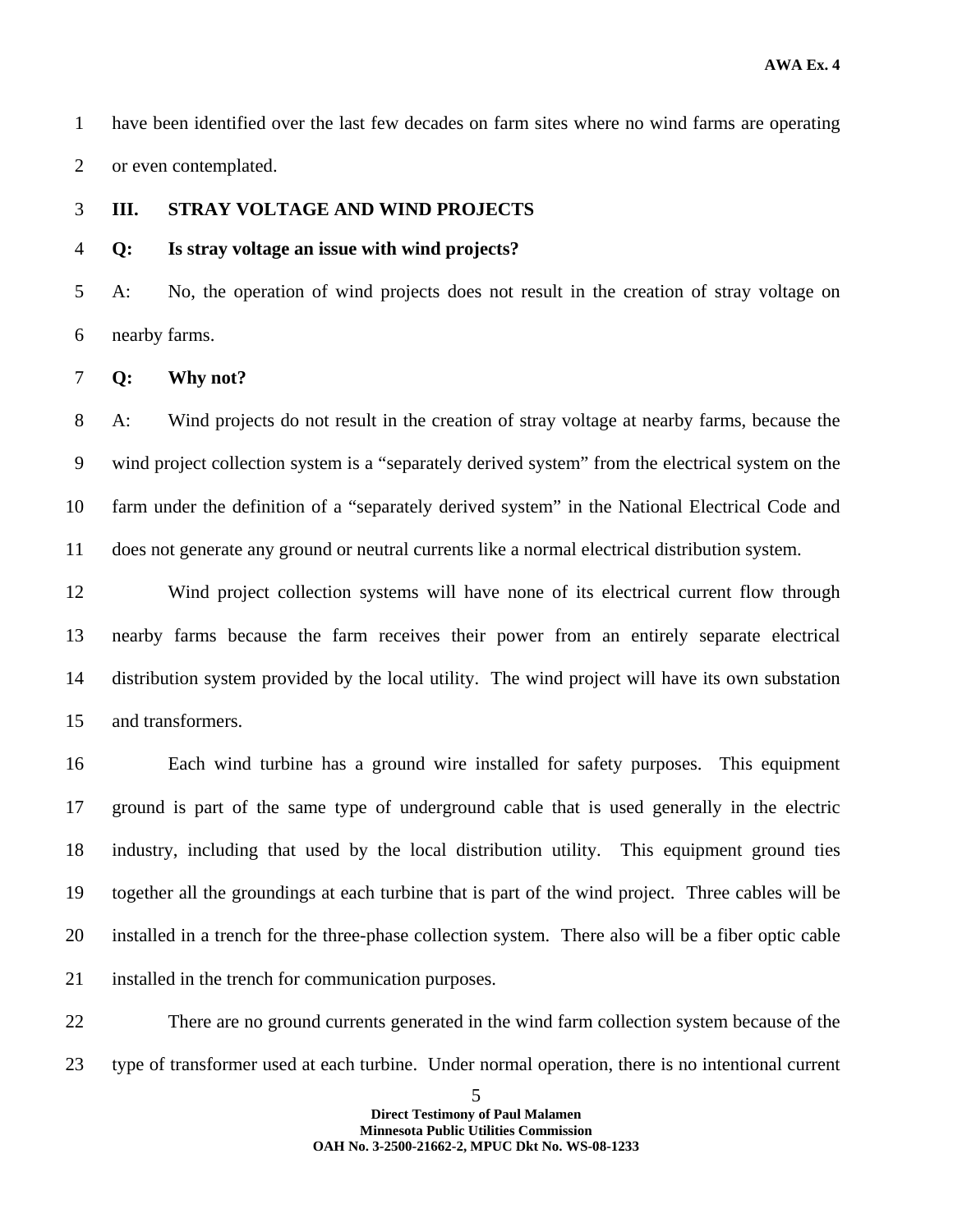**AWA Ex. 4** 

1 in this ground wire, either when the turbine is not operating or when it's operating at its 2 maximum generation. Without a current in the ground wire, there can be no neutral-to-earth 3 voltage (stray voltage) on the wind farm collection system or put on the distribution system in 4 the area. *See* AWA Ex. 4-A. All current flow is in the insulated underground conductors.

5 **Q: Are you aware of any stray voltage concerns developing at other wind projects?** 

6 A: I try to keep advised of developments in the wind industry, and I am not aware of any 7 stray voltage complaints being filed with regard to any wind project in Minnesota, or in the 8 entire country for that matter.

9 **IV. STRAY VOLTAGE TESTING** 

10 **Q: How do you test for stray voltage?** 

11 A: The basic method used to test for stray voltage is to measure the voltage between 12 grounded neutral or equipment ground conductor at the barn's electrical service panel and an 13 isolated ground rod placed away from other electrical equipment. A recording voltmeter with 14 the appropriate voltage range is used to measure this voltage over time. Instantaneous voltage 15 readings can also be taken. The voltage needs to be recorded over time, for at least 24 hours 16 (i.e., over two milking periods) because the voltage will change over time as the electrical load 17 on the farm and on the same distribution circuit goes up and down. To get a complete picture, 18 voltages need to be recorded at more than one electrical service panel, such as the electrical 19 service entrance to the farm. Cow contact voltages can also be measured (i.e., voltages from 20 metal equipment the cow may touch and the feet area). A complete test includes a load test 21 where a known load (i.e., 20 kW electric heater) is connected to the farm wiring and without an 22 electrical connection between the farm and the utility. In order to do this test, linemen from the 23 utility need to be present.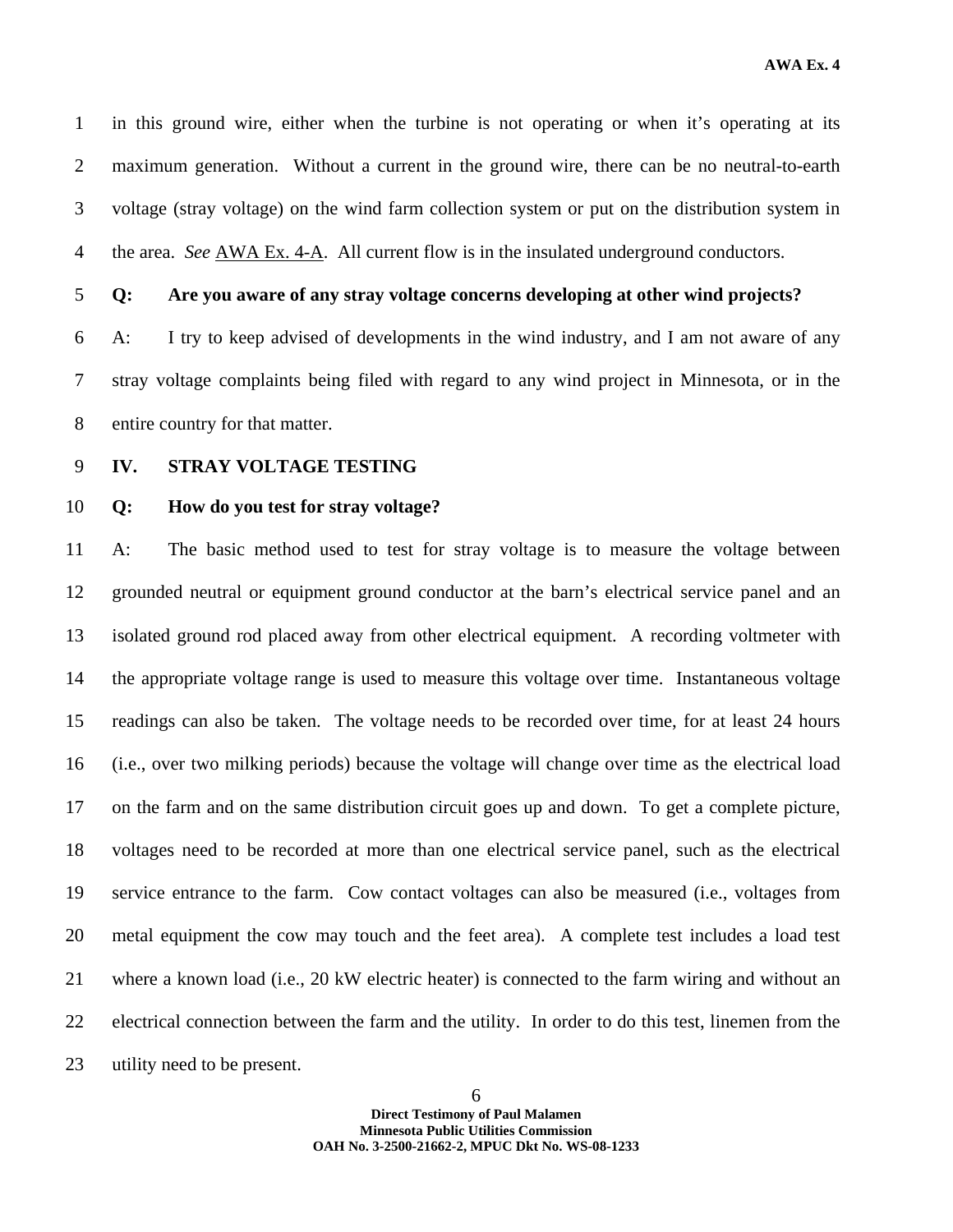#### 1 **Q: What do stray voltage tests normally show?**

2 A: Stray voltage tests normally show a small amount of voltage, usually less than a volt or 3 two (AC), that is between the grounded neutral or equipment ground conductor on the farm and 4 an isolated ground rod. Currents can be measured by putting a 500 ohm resistor in the circuit, 5 which in effect acts like a cow's body. The voltages and currents are small enough that they 6 cannot be felt by humans. Stray voltage tests are purely physical measurements of voltage and 7 do not attempt to determine whether the stray voltage has any effect on the animals.

#### 8 **Q: Does a stray voltage test determine the source of the current or voltage?**

9 A: No, simply measuring the voltage across two points does not tell you why there is voltage 10 between the grounded neutral conductor and the isolated ground rod. Additional tests are 11 required to make that determination. Problems or causes are normally found by inspection 12 and/or process of elimination.

#### 13 **Q: Is it necessary to test for stray voltage in a wind farm project area?**

14 A: In my opinion, no. As I said above, I have not heard about any stray voltage problems 15 being linked to wind farm operations. Also, for a wind farm to cause "neutral-to-earth" voltage 16 rise on the farm or utility neutral, there needs to be some way for the wind farm to cause steady 17 state current to flow in the neutral conductor of the utility. This is not possible.

#### 18 **Q: How much does it cost to do a stray voltage test?**

19 A: A complete "stray voltage" test will take two people from 16 to 24 man hours on site 20 with specialized equipment and then time to write a report and summarize the data. The 21 estimated cost is on the order of \$4,000 per farm. In addition, coordination needs to be done 22 with the local utility and there may be some charges incurred there.

#### 23 **Q: Is there any cost savings in doing numerous stray voltage tests at many farms?**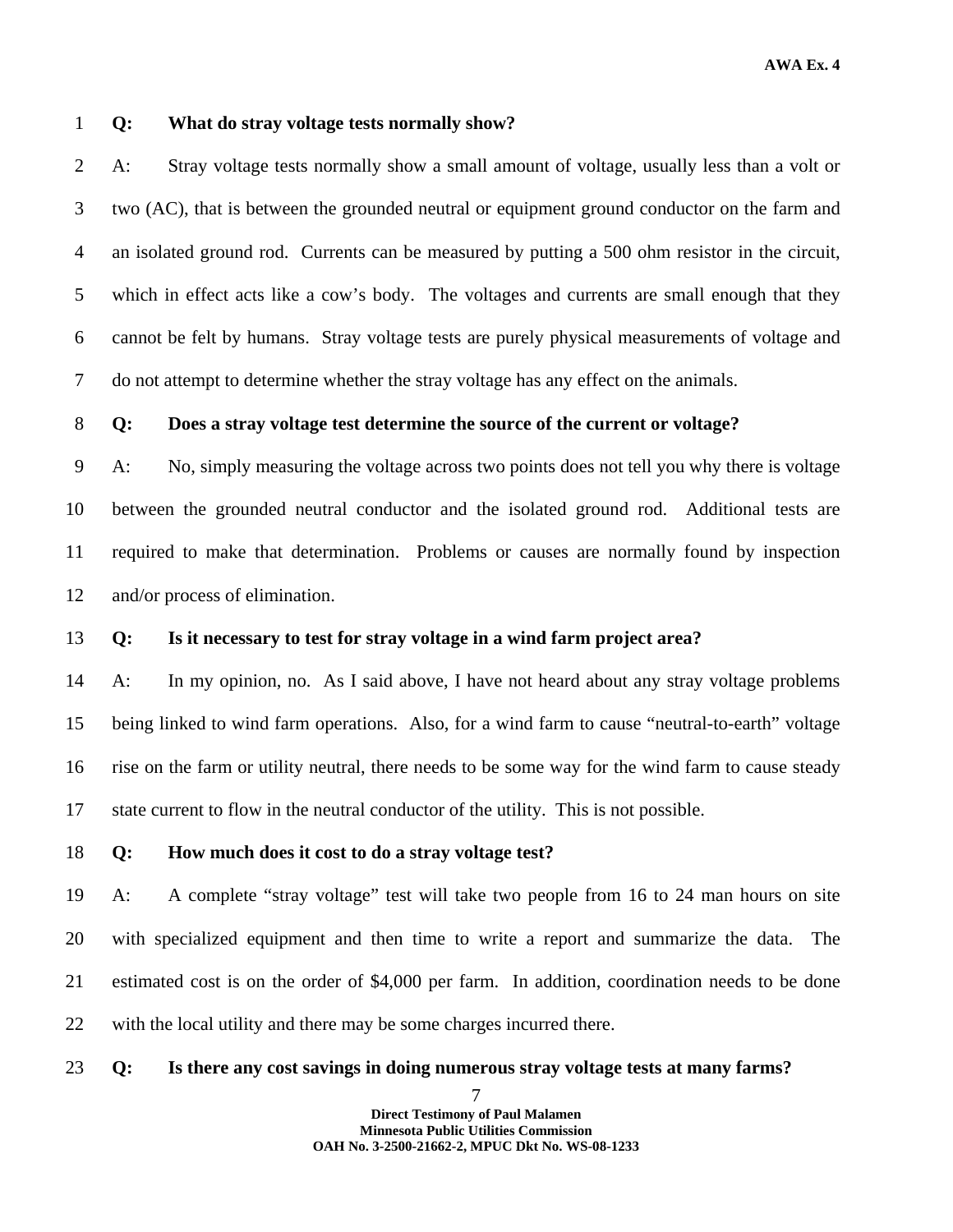1 A: Not really. A stray voltage test will cost pretty much the same regardless of whether you 2 drive out to one site or to a hundred sites.

# 3 **Q: How many feedlots are in the project area and within one mile of the permit**  4 **boundary?**

5 A: According to data AWA Goodhue obtained from Goodhue County in October 2010, there 6 are approximately 200 feedlots within the project area and within one mile of the permit 7 boundary.

8 **Q: How much time would it take to run a stray voltage test at two hundred different**  9 **sites?** 

10 A: As I explained above, the voltage needs to be recorded over at least a 24 hour period. 11 The person doing the test needs to visit with the property owner to get an understanding of 12 electrical wiring on the farm and to explain what the tests show. These sites will have to be 13 revisited at the end of the testing period to collect the equipment and then summarize the finding 14 in short report. My best estimate is that it would take a minimum of 20 weeks for two testing 15 crews to do the actual stray voltage tests at 200 different locations (assumes 10 hours per day). 16 This does not include time to write reports. Reports and documentation will add another two to 17 three weeks.

18 **V. GOODHUE COUNTY PROJECT** 

#### 19 **Q: What has been your involvement with the AWA Goodhue wind project?**

20 A: CEG has contracted with Carstensen Contractors (the selected general contractor for the 21 AWA Goodhue project) to design and build the electrical collection system, substations and 22 transmission line for the project.